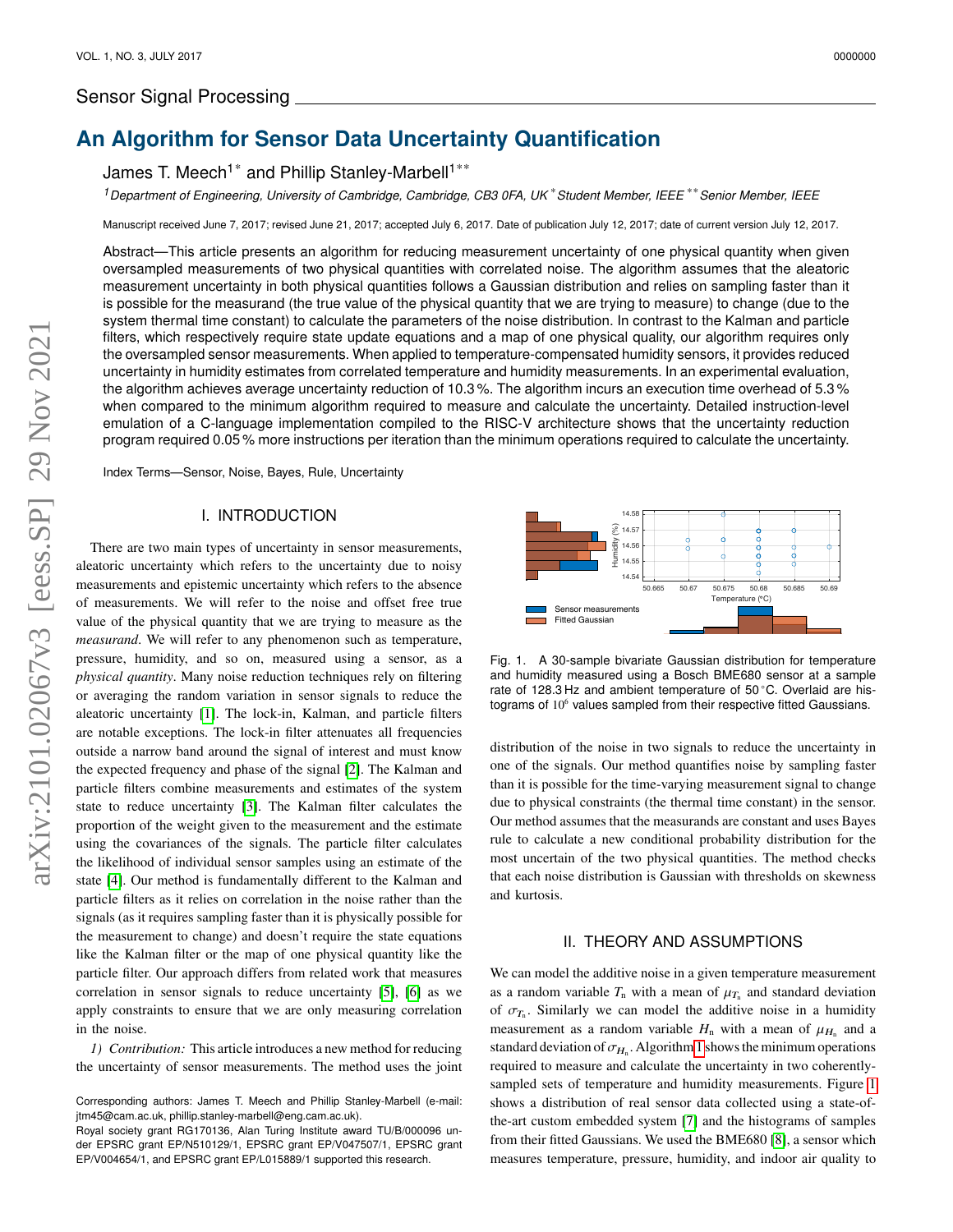collect the data for Figure [1.](#page-0-0) Section [II-A](#page-1-1) shows that 99.2 % of the measurements we took using the BME680 satisfy our empirical thresholds for the data to be considered Gaussian distributed. The assumption that  $T_n$  (or the noise in any other physical quantity) is Gaussian distributed is only valid if  $\sigma_{T_n} >> \Delta T$  where  $\Delta T$  is the change in the measurement during the time taken to sample the noise distribution [\[9\]](#page-4-7). The measurement will follow the value of the measurand with a time lag determined by the time constant of the sensor,  $\tau_T$ . In practice,  $\tau_T$  places an upper limit on the rate of change of the measurement  $\frac{\Delta X}{\Delta t}$ . Providing that the reciprocal of the sample rate,  $\frac{1}{f_s}$  <<  $\tau_T$ , the measurement cannot change enough to produce a skew in the noise distribution. For the BME680, the humidity sensor time constant is  $\approx 8$  s according to the datasheet [\[8\]](#page-4-6). Section [III-A](#page-2-0) describes an experiment where we measured the time constant of the BME680 temperature sensor on an embedded system [\[7\]](#page-4-5) to be  $\approx$  478 s. All measurements in Section [III](#page-2-1) satisfy the constraint  $\frac{1}{\sqrt{k}}$  <<  $\tau$ . The constraint is an extension of the Nyquist-Shannon sampling theorem. The BME680's datasheet does not specify the time constant for the pressure sensor and it is difficult to subject the sensor to a step change in pressure to measure it. Therefore we do not perform any experiments involving the pressure sensor.

Some modern sensors (such as the BME680 which we use for all the experiments in this work) measure temperature and use it to compensate measurements of other physical quantities such as pressure or humidity [\[8\]](#page-4-6). Equations [3](#page-2-2)[–9](#page-2-3) in Section [II-C](#page-2-4) directly use the temperature measurements as inputs for Equations [5](#page-2-5) and [9](#page-2-3) which calculate the humidity and pressure measurements from the BME680 raw ADC values. As the humidity and temperature sensors are in the same device, there is correlation  $\rho_{H_n T_n}$  between the random variables  $H_n$  and  $T_n$  due to common supply voltage noise and the use of the temperature measurement to compensate the humidity calculation in Equation [5.](#page-2-5) Given our assumptions, the joint probability density function of random variables  $H_n$  and  $T_n$  is

$$
f_{H_n, T_n}(h, t) = \frac{1}{2\pi\sigma_{H_n}\sigma_{T_n}\sqrt{1 - \rho_{H_n T_n}^2}} e^{-z}
$$

$$
z = \frac{\left(\frac{h - \mu_{H_n}}{\sigma_{H_n}}\right)^2 + \left(\frac{t - \mu_{T_n}}{\sigma_{T_n}}\right)^2 - \frac{2\rho_{H_n T_n}(h - \mu_{H_n})(t - \mu_{T_n})}{\sigma_{H_n}\sigma_{T_n}}}{{2(1 - \rho_{H_n T_n}^2)}}, \quad (1)
$$

If our assumptions hold and the noise in  $H_n$  and  $T_n$  is Gaussian distributed, our embedded system can:

- 1) Take  $N$  pairs of samples from the humidity and temperature signals with  $\frac{1}{f_s}$  <<  $\tau_T$ .
- 2) Assume the noise is Gaussian distributed and additive.
- 3) Check that the skewness and kurtosis of the noise are within a threshold where this assumption is acceptable.
- 4) Fit the sampled noisy measurements to Equation [1.](#page-1-2)
- 5) Use Bayes rule and assert that  $t = \mu_{T_n}$  to obtain a new conditional probability distribution for the humidity:

$$
f_{H_n,T_n}(h|t = \mu_{T_n}) = \frac{f_{H_n,T_n}(t = \mu_{T_n}, h)}{f_{H_n,T_n}(t = \mu_{T_n})}
$$

$$
f_{H_n,T_n}(h|t = \mu_{T_n}) = \frac{1}{\sqrt{2\pi}\hat{\sigma}_{H_n}} e^{-\frac{1}{2} \left(\frac{h - \mu_{H_n}}{\hat{\sigma}_{H_n}}\right)^2}
$$

$$
\hat{\sigma}_{H_n} = \sigma_{H_n} \sqrt{1 - \rho_{H_n}^2 T_n}. \quad (2)
$$

To ensure that the assumptions are valid for each distribution the method checks that kurtosis  $<$  7 and that the  $|\text{skew}|$   $<$  2 [\[10\]](#page-4-8). These thresholds are widely referred to as a good rule-of-thumb check that a set of samples are Gaussian distributed. If the noise violates either of these conditions then the method will report the  $\sigma_{H_n}$  instead of the conditional  $\hat{\sigma}_{H_n}$ . Algorithm [2](#page-1-3) shows the new method we propose for calculating the humidity uncertainty at a fixed temperature using Equation [2.](#page-1-4)

| <b>Algorithm 1:</b> The bare minimum set of operations required   |  |  |  |  |  |  |
|-------------------------------------------------------------------|--|--|--|--|--|--|
| for uncertainty measurement and quantification.                   |  |  |  |  |  |  |
| <b>Result:</b> $\mu_{T_n}, \mu_{H_n}, \sigma_{T_n}, \sigma_{H_n}$ |  |  |  |  |  |  |
| 1 Collect N samples from $H_n$                                    |  |  |  |  |  |  |
| 2 Collect N samples from $T_n$                                    |  |  |  |  |  |  |
| $\mu_{H_n}$ = Mean( $H_n$ )                                       |  |  |  |  |  |  |
| $4 \mu_{T_n} = \text{Mean}(T_n)$                                  |  |  |  |  |  |  |
| 5 $\sigma_{H_n}$ = Standard deviation( $H_n$ )                    |  |  |  |  |  |  |
| 6 $\sigma_{T_n}$ = Standard deviation( $T_n$ )                    |  |  |  |  |  |  |

<span id="page-1-0"></span>

|                                                        |  |  |  |  |  |  |  | Algorithm 2: Our new proposed method for uncertainty |  |
|--------------------------------------------------------|--|--|--|--|--|--|--|------------------------------------------------------|--|
| measurement and quantification at a given temperature. |  |  |  |  |  |  |  |                                                      |  |

**Result:**  $\mu_{T_n}, \mu_{H_n}, \sigma_{T_n}, \hat{\sigma}_{H_n}$ 1 Collect N samples from  $T_n$  and  $H_n$  at sample rate  $f_s$  $2 \mu_{H_n} = \text{Mean}(H_n)$  $3 \mu_{T_n} = \text{Mean}(T_n)$ 4  $\sigma_{H_n}$  = Standard deviation( $H_n$ )  $\sigma_{T_n}$  = Standard deviation( $T_n$ ) <sup>6</sup> if *(*|*skewness*| < *2) & (kurtosis* < *7)* then  $\rho_{H_n T_n}$  = Correlation( $H_n$ ,  $T_n$ ) 8  $\hat{\sigma}_{H_{\rm n}} = \sigma_{H_{\rm n}} \sqrt{1 - \rho_{H_{\rm n}}^2 T_{\rm n}}$ <sup>9</sup> else 10  $\hat{\sigma}_H = \sigma_H$ <sup>11</sup> end

## <span id="page-1-3"></span><span id="page-1-2"></span><span id="page-1-1"></span>*A. Applicability to Other Sensors*

<span id="page-1-4"></span>We conducted an empirical sensor applicability study using an embedded sensor system [\[7\]](#page-4-5). The sensors include two 3-axis accelerometers (MMA8451Q, BMX055), a gyroscope (L3GD20H), a magnetometer (MAG3110), and an environmental sensor (BME680). We placed the sensor system on a vibration isolation stage in a thermal chamber set to 25 ◦C with a sensor supply voltage of 2.5 V, waited for one hour for the temperature to equilibrate, then sampled 10,000 samples from each sensor at a sample rate of 4.9 Hz. Figures [2\(](#page-2-6)a) and [2\(](#page-2-6)b) show the kurtosis and skewness of 333 thirtysample distributions from each axis or physical quantity from each sensor. We calculated that 75.8 % of the L3GD20H data, 99.6 % of the MAG3110 data, 100 % of the BMX055 data, 99.9 % of the MMA8451Q data, and 99.2 % of the BME680 data are within the threshold. Figure [2\(](#page-2-6)c) shows the 10,000 sample stationary noise distributions from the z-axis of each inertial sensor and the BME680 pressure sensor. The noise distribution of the L3GD20H is a trimodal Gaussian which causes the distributions to fail to meet the skewness and kurtosis thresholds significantly more than the other sensors.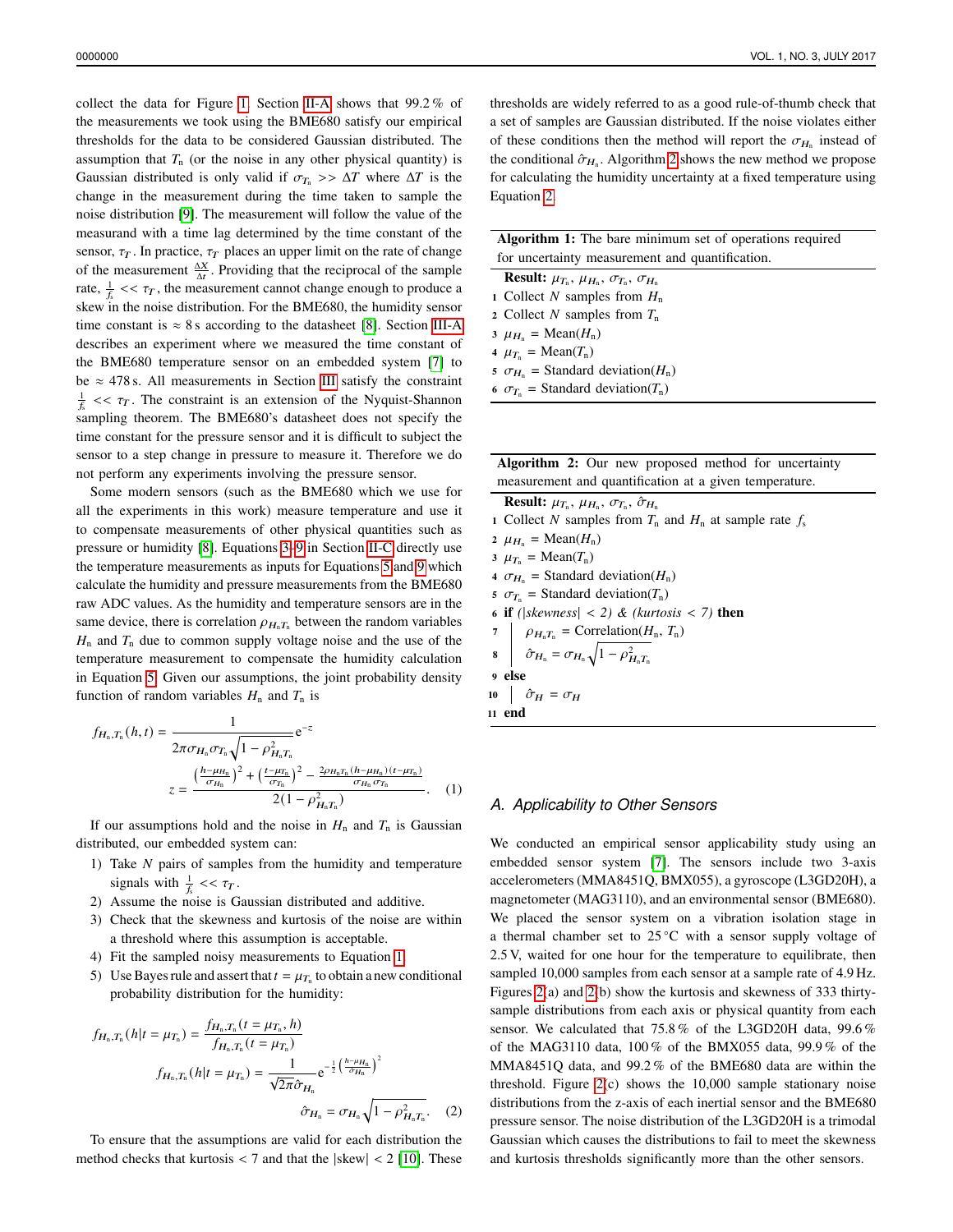

<span id="page-2-6"></span>Fig. 2. Histograms of the kurtosis (a) and skewness (b) of 333 thirtysample distributions from all axes / physical quantities measured by each sensor compacted into one histogram per sensor. (c) Histogram of 10,000 sample stationary distributions of the inertial sensor z-axes and the BME680 pressure scaled to fit them in the same domain.

### *B. How is This Different to Kalman and Particle Filters?*

*The Kalman and particle filters measure correlation in the sensor signals whereas Algorithm [2](#page-1-3) samples faster than it is physically possible for the measurand to change and measures correlation in the noise.* Algorithm [2](#page-1-3) calculates the standard deviation of the noise at a given temperature and allows the noise to depend on the measurand and other environmental conditions whereas the Kalman filter does not. Both the Kalman and particle filters require equations that describe the relationship between the sensor signals, our method requires only the set of oversampled temperature measurements. The Kalman filter applies no online checks on the shape of the distribution. In contrast, Algorithm [2](#page-1-3) applies checks on the skewness and kurtosis. The particle filter can support multimodal distributions but Algorithm [2](#page-1-3) cannot support anything other than a unimodal Gaussian distribution. Unlike the particle filter Algorithm [2](#page-1-3) has no predict step and instead measures correlation in the noise.

*1) Computational Complexity:* Let N<sub>0</sub> be number of output states in our system and  $M$  be the number of weights. Arulampalam et. al. and Haykin state that the computational and memory complexity of both the extended Kalman filter and the particle filter is  $O(N_0M^2)$  [\[4\]](#page-4-2), [\[11\]](#page-4-9). We experimentally measured the computational complexity of Algorithm [2](#page-1-3) to be  $O(N_0M)$  by plotting the number of instructions required to run the algorithm for different values of  $N$ . This is because we calculate the correlation between each variable and the one we are interested in rather than all correlations between all variables which are required by the Kalman and particle filters. Assuming that the hardware complexity scales with the computational complexity, Algorithm [2](#page-1-3) offers considerably lower hardware complexity than the Kalman and particle filters.

*2) Comparison Against the Kalman and Particle Filters:* We cannot perform a like for like empirical experimental complexity comparison with the Kalman or particle filters for this application. The Kalman filter requires equations relating the humidity and temperature measurements to some shared state. In this application we do not have such equations. We cannot perform a like for like empirical experimental comparison with the particle filter because we have no map of how the humidity will change over time.

#### <span id="page-2-4"></span>*C. Sensor Measurement Temperature Compensation*

The BME680 [\[8\]](#page-4-6) uses an internal temperature sensor to compensate its pressure, humidity, and air quality measurements. Let  $K_{T1} - K_{T3}$ ,  $K_{H1}$ – $K_{H7}$ , and  $K_{P1}$ – $K_{P10}$  be calibration constants stored inside the sensor's digital logic and  $T_{ADC}$  be the value read by the analogue to digital converter (ADC) of the temperature sensor in the BME680. We translated the functions calc\_temperature, calc\_humidity, and calc\_pressure provided by Bosch Sensortech [\[12\]](#page-4-10) into equations. The converted temperature

<span id="page-2-2"></span>
$$
T_{\text{Out}} = \frac{K_{T2}}{5120} \left( \frac{T_{\text{ADC}}}{2^{14}} - \frac{K_{T1}}{2^{10}} \right) + \frac{K_{T3}}{5120 \times 2^{10}} \left( \frac{T_{\text{ADC}}}{2^{14}} - \frac{K_{T1}}{2^{10}} \right)^2.
$$
 (3)

Let  $H_C$  be temperature correction coefficient used to compensate the humidity calculation where

<span id="page-2-7"></span><span id="page-2-5"></span>
$$
H_{\rm C} = \frac{K_{H2}}{2^{18}} + \frac{K_{H2}K_{H4}}{2^{32}}T_{\rm Out} + \frac{K_{H2}K_{H5}}{2^{38}}T_{\rm Out}^2.
$$
 (4)

Let  $H_{ADC}$  be the value read by the ADC of the humidity sensor where the temperature-compensated humidity

$$
H_{\text{Out}} = H_{\text{C}} \left( H_{\text{ADC}} - K_{H1} 2^4 + \frac{K_{H3}}{2} T_{\text{Out}} \right) +
$$

$$
\left( \frac{K_{H6}}{2^{14}} + \frac{K_{H7} T_{\text{Out}}}{2^{21}} \right) H_{\text{C}}^2 \left( H_{\text{ADC}} - K_1 2^4 + \frac{K_{H3}}{2} T_{\text{Out}} \right)^2. \tag{5}
$$

Equations [4](#page-2-7) and [5](#page-2-5) show that any noise in the temperature measurement will propagate through to the humidity measurement. Let  $P_{C1}$  and  $P_{C2}$  be the temperature correction coefficients used to compensate the pressure calculation where

$$
P_{\text{C1}} = \frac{K_{P6}}{2^{19}} \left( 2560 T_{\text{Out}} - 64000 \right)^2 +
$$
  
 
$$
K_{P5} (1280 T_{\text{Out}} - 32000) + 2^{16} K_{P4} \quad (6)
$$

$$
P_{\text{C2}} = \frac{K_{P1}K_{P3}}{2^{48}} (2560T_{\text{Out}} - 64000)^2 + \frac{K_{P1}K_{P2}}{2^{34}} (2560T_{\text{Out}} - 64000) + K_{P1} \quad (7)
$$

Let  $P_{C3}$  be an intermediate variable in the pressure calculation where

$$
P_{\text{C3}} = \frac{6250}{P_{\text{C2}}} \left( 2^{20} - P_{\text{ADC}} - \frac{P_{\text{C1}}}{2^{12}} \right). \tag{8}
$$

Let  $P_{ADC}$  be the value read by the ADC of the pressure sensor where

<span id="page-2-3"></span>
$$
P_{\text{Out}} = \begin{cases} \frac{K_{P10} P_{\text{C3}}^3}{2^{45}} + \frac{K_{P9} P_{\text{C3}}^2}{2^{35}} + \\ P_{\text{C3}} \left( 1 + \frac{K_{P8}}{2^{19}} \right) + 2^3 K_{P7}, & \text{if } P_{C2} \neq 0 \\ 2^{20} - P_{\text{ADC}}, & \text{otherwise.} \end{cases} \tag{9}
$$

## III. METHODOLOGY

<span id="page-2-1"></span>*1) Motivation for Experiments:* The output of high accuracy metal-oxide gas sensors depends on relative humidity [\[13\]](#page-4-11). These sensors need to measure extremely small gas concentrations (10 ppm), decreasing the noise in the humidity measurement will enable more accurate compensation for humidity.

#### <span id="page-2-0"></span>*A. Temperature Sensor Experiments*

To calibrate the temperature sensor we placed a sensor system that contains a BME680 in a thermal chamber and set the temperature to 0 ◦C. We had the sensor system sample at a constant temperature for one hour before performing the calibration to allow the temperature to reach a steady state. We had the embedded system sample 12,000 values and repeated this at each temperature from 0 to 40 $°C$  with a step of 5 ◦C. The thermal time constant is the time required for a system subjected to a step change in temperature to reach  $1 - e^{-1}$ of its final temperature [\[14\]](#page-4-12). We need to measure the thermal time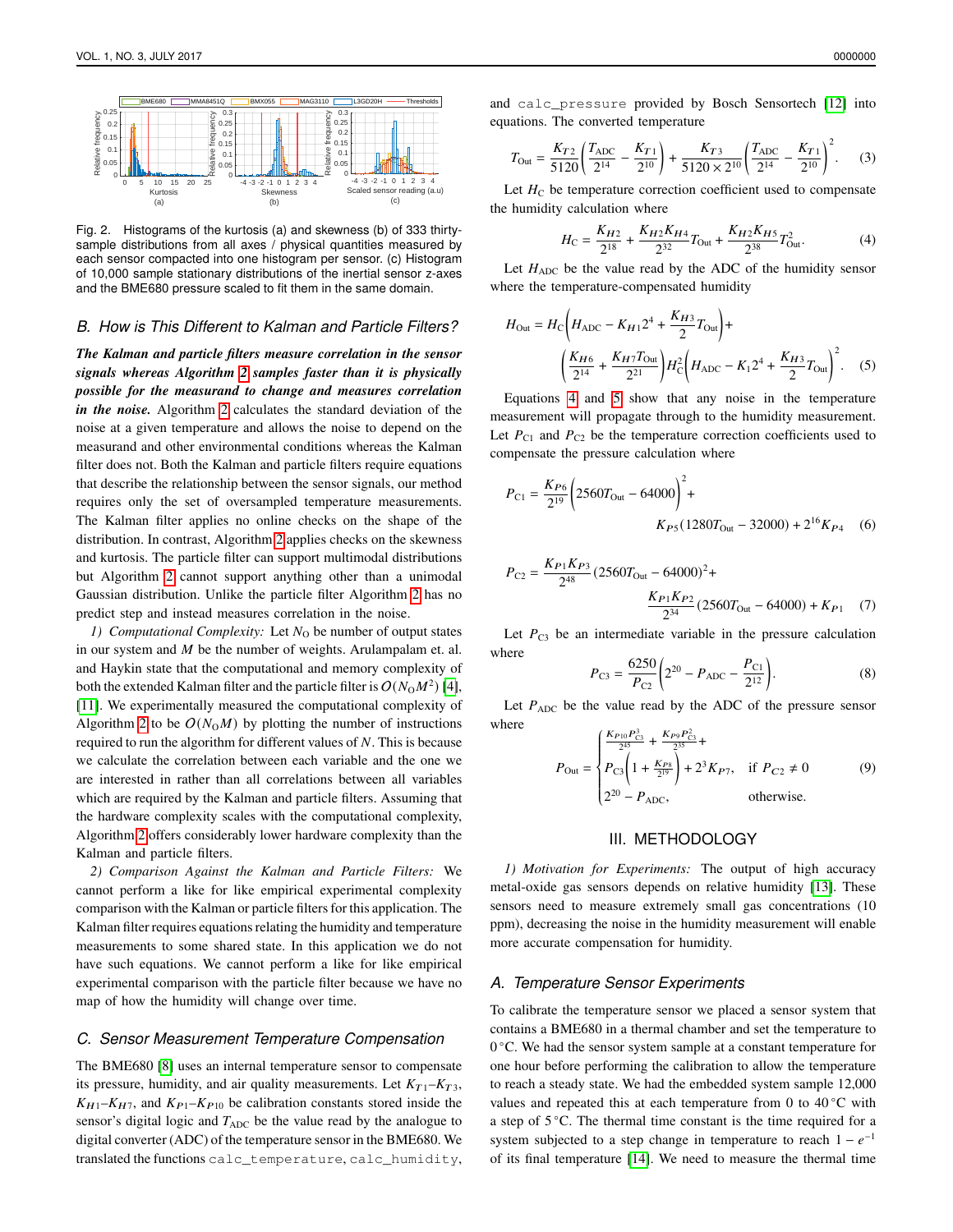

<span id="page-3-2"></span>Fig. 3. We powered both sensor systems separately so we could measure the power consumption of each algorithm individually.



<span id="page-3-1"></span>Fig. 4. (a) Sensor system #1 time constant measurement. (b) Calibration of the BME680 temperature sensor on sensor system #1 where we calculated the constants for the equation  $y = mx + c$  relating the temperature measurement to the temperature measurand by fitting a least-squares line to the data where  $c = -2.179$  and  $m = 1.001$ . We plotted the error bars using uncertainties of 0.5 and 1.0 °C for the thermal chamber and BME680 respectively [\[8\]](#page-4-6), [\[16\]](#page-4-13).

constant of the BME680 on the sensor system to ensure that we satisfy the sampling rate constraint from Section [II.](#page-0-1) To measure the time constant of the temperature sensor we subjected the sensor system to a step change in temperature from  $50^{\circ}$ C to room temperature (Figure [4\(](#page-3-1)a)). We repeated the experiment three times.

#### *B. Uncertainty Quantification Experiments*

We placed two identical sensor systems in a typical indoor environment running Algorithm [2](#page-1-3) at 22.3 Hz and Algorithm [1](#page-1-0) at 23.6 Hz for one hour. We had one sensor system calculate the mean and standard deviation of the measurement distribution using Algorithm [1](#page-1-0) and the other calculate the uncertainty at the mean temperature using Algorithm [2.](#page-1-3) We repeated this experiment five times. Figure [3](#page-3-2) shows the experimental setup that we used to measure the power consumed by each sensor system simultaneously. In a separate experiment we used the Sunflower embedded system emulator to emulate both C-language implementations to obtain estimates of the number of instructions required to run them on a RISC-V processor with a sensor sample rate of 128.3 Hz and a clock speed of 60 MHz [\[15\]](#page-4-14).

#### IV. RESULTS AND DISCUSSION

#### *A. Temperature Sensor Experiments*

Figure [4\(](#page-3-1)a) shows the response of the sensor to a step change in temperature from 50 °C to room temperature. We measured the thermal time constant of the temperature sensor to be 478 s. Figure [4\(](#page-3-1)b) shows the result of performing a least-squares regression to map the values from the sensor to the thermal chamber set temperature. We assume that the thermal chamber set temperature is the ground truth for the temperature measurand. We fit a linear model to remove the temperature offset due to the heating from other components. The regression resulted in a best fit line of  $T_{\text{Measured}} = 1.001 \times T_{\text{Sensor}} - 2.179$ .

## *B. Uncertainty Quantification Experiments*

Algorithm [2](#page-1-3) was able to reduce the standard deviation of humidity measurements by 10.3 % on average and to do this for 95.4 % of the



<span id="page-3-3"></span>Fig. 5. BME680 temperature and humidity skewness and kurtosis for a five hour sample of data in a typical indoor environment. The sensor system calculated skewness and kurtosis for 30 sample distributions. Skewness and kurtosis values for a perfect Gaussian are zero and three respectively.

experimental data. Figure [5](#page-3-3) shows the distribution of the skewness and kurtosis for each of the 30 sample distributions for both temperature and humidity for a separate five-hour dataset. Figure [5](#page-3-3) shows that the data rarely exceeded the thresholds on skewness and kurtosis. The conditions on line 6 of Algorithm [2](#page-1-3) are satisfied for 97.9 % of the data. Algorithm [2](#page-1-3) requires 2.4 % less energy than Algorithm [1](#page-1-0) if we run both algorithms for the same period of time. Algorithm [1](#page-1-0) runs faster, samples from the sensor more in a given amount of time and therefore consumes more power on average. The implementation of Algorithm [2](#page-1-3) required 5.3 % more time to run per iteration than that of Algorithm [1.](#page-1-0)

After running 100 iterations of each C implementation on the processor emulator for 30 sample distributions the instructionlevel program emulation showed that the C-implementation of Algorithm [2](#page-1-3) required 0.05 % more instructions to run than that of Algorithm [1.](#page-1-0) The number of RISC-V instructions executed by the C-language implementations is independent of the system clock speed and therefore generalises to any typical modern architecture. The instruction costs for both Algorithm [1](#page-1-0) and [2](#page-1-3) scale with  $O(N)$ .

## V. CONCLUSION

This article presents an algorithm that can calculate the aleatoric uncertainty of sensor measurements at a fixed temperature by sampling faster than it is physically possible for the measurement to change to characterise the noise. Our method (Algorithm [2\)](#page-1-3) reduced the uncertainty in humidity measurements by 10.3 % on average for a speed decrease of 5.3 %. The speed decrease leads to Algorithm [2](#page-1-3) requiring 2.4 % less energy to run than the baseline (Algorithm [1\)](#page-1-0) for the same time period. Our approach requires less power than the state of the art which will make it attractive to embedded systems engineers working with power-constrained devices. The performance of Algorithm [2](#page-1-3) is not limited to an uncertainty reduction of 10.3 % for all applications. In applications where the noise has larger correlation or is sampled at a higher rate we are likely to see larger uncertainty reductions. Stronger or additional constraints on the value of the measurand of one of the physical quantities would lead to further uncertainty reduction. A weakness of the method is the requirement for the sensor noise to be Gaussian. For some sensors such as the L3GD20H this requirement is not satisfied. Extending the method for the case where the sensor noise is not Gaussian but instead some arbitrary  $N$  dimensional distribution where  $N$  is the number of sensor signals is an open research problem.

#### **REFERENCES**

<span id="page-3-0"></span>[1] F. Zhou and Y. Chai, "Near-sensor and in-sensor computing," *Nature Electronics*, vol. 3, no. 11, pp. 664–671, Nov 2020.